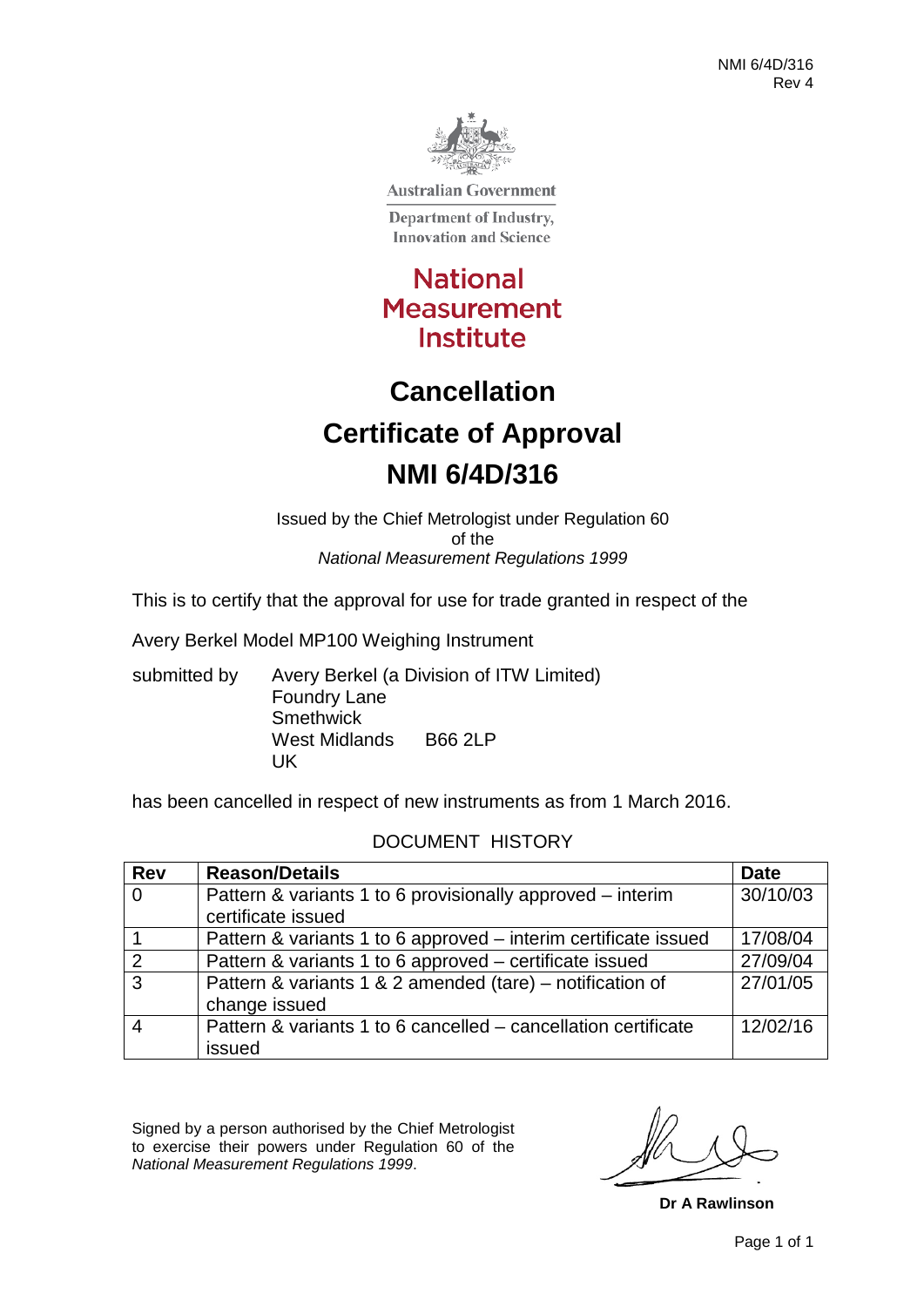

**Australian Government** 

**National Measurement Institute** Bradfield Road, West Lindfield NSW 2070

# **Certificate of Approval**

# **No 6/4D/316**

Issued by the Chief Metrologist under Regulation 60 of the National Measurement Regulations 1999

This is to certify that an approval for use for trade has been granted in respect of the

Avery Berkel Model MP100 Weighing Instrument

submitted by Avery Berkel (a Division of ITW Limited) (formerly Avery Weigh-Tronix) Foundry Lane **Smethwick** West Midlands B66 2LP UK.

**NOTE:** This Certificate relates to the suitability of the pattern of the instrument for use for trade only in respect of its metrological characteristics. This Certificate does not constitute or imply any guarantee of compliance by the manufacturer or any other person with any requirements regarding safety.

This approval has been granted with reference to document NMI R 76, *Nonautomatic weighing instruments, Parts 1 and 2*, dated July 2004.

#### CONDITIONS OF APPROVAL

This approval becomes subject to review on 1 November 20**13**, and then every 5 years thereafter.

Instruments purporting to comply with this approval shall be marked with approval number 'NMI 6/4D/316' and only by persons authorised by the submittor.

It is the submittor's responsibility to ensure that all instruments marked with this approval number are constructed as described in the documentation lodged with the National Measurement Institute (NMI) and with the relevant Certificate of Approval and Technical Schedule. Failure to comply with this Condition may attract penalties under Section 19B of the National Measurement Act and may result in cancellation or withdrawal of the approval, in accordance with document NMI P 106.

The National Measurement Institute reserves the right to examine any instrument or component of an instrument purporting to comply with this approval.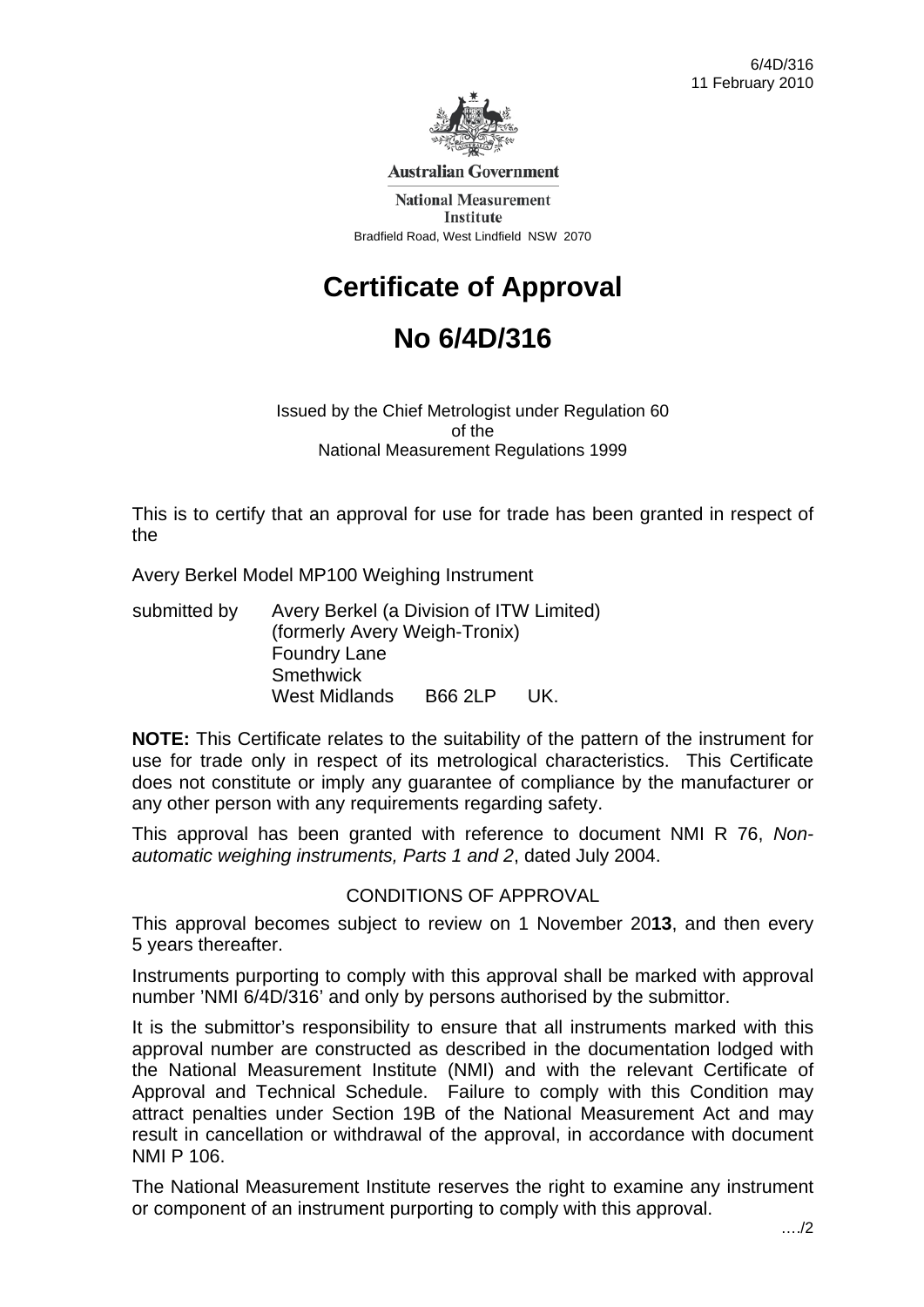#### Certificate of Approval No 6/4D/316 Page 2

# **Special Condition of Approval:**

Certain aspects of this instrument (in particular label and ticket formats) are able to be configured by the user. Whilst NMI believes that acceptable label and ticket formats can be achieved for typical basic sales modes, it is also possible for the instrument to be configured to produce unacceptable formats, and use of some formats may be inappropriate for different sales modes. It is the responsibility of the user to ensure that acceptable and appropriate formats are used in any particular situation.

#### DESCRIPTIVE ADVICE

**Pattern:** provisionally approved 30 October 2003 approved 17 August 2004

An Avery Berkel model MP100 class **ID** non-automatic single interval selfindicating price-computing weighing instrument of 6 kg maximum capacity.

**Variants:** approved 17 August 2004

- 1. As single interval instruments of certain other capacities.
- 2. As multi-interval instruments of certain capacities.
- 3. Model MP101 without a customer display.
- 4. Model MP200 with column-mounted customer display.
- 5. Model MP202 with column-mounted displays.
- 6. Model MP300 with column-mounted self-service display.

Technical Schedule No 6/4D/316 describes the pattern and variants 1 to 6.

**Variant:** approved 9 February 2010

7. With an alternative LCD monitor.

Technical Schedule No 6/4D/316 Variation No 1 describes variant 7.

# FILING ADVICE

Certificate of Approval No 6/4D/316 dated 27 September 2004, is superseded by this Certificate, and may be destroyed. The documentation for this approval now comprises:

 Certificate of Approval No 6/4D/316 dated 11 February 2010 Technical Schedule No 6/4D/316 dated 27 September 2004 (incl. Test Procedure) Technical Schedule No 6/4D/316 Variation No 1 dated 11 February 2010 (incl. Notification of Change) Notification of Change No 1 dated 27 January 2005 Figures 1 to 5 dated 27 September 2004 Figure 6 dated 11 February 2010

Signed by a person authorised by the Chief Metrologist to exercise his powers under Regulation 60 of the National Measurement Regulations 1999.

 $\mathbb{Z}$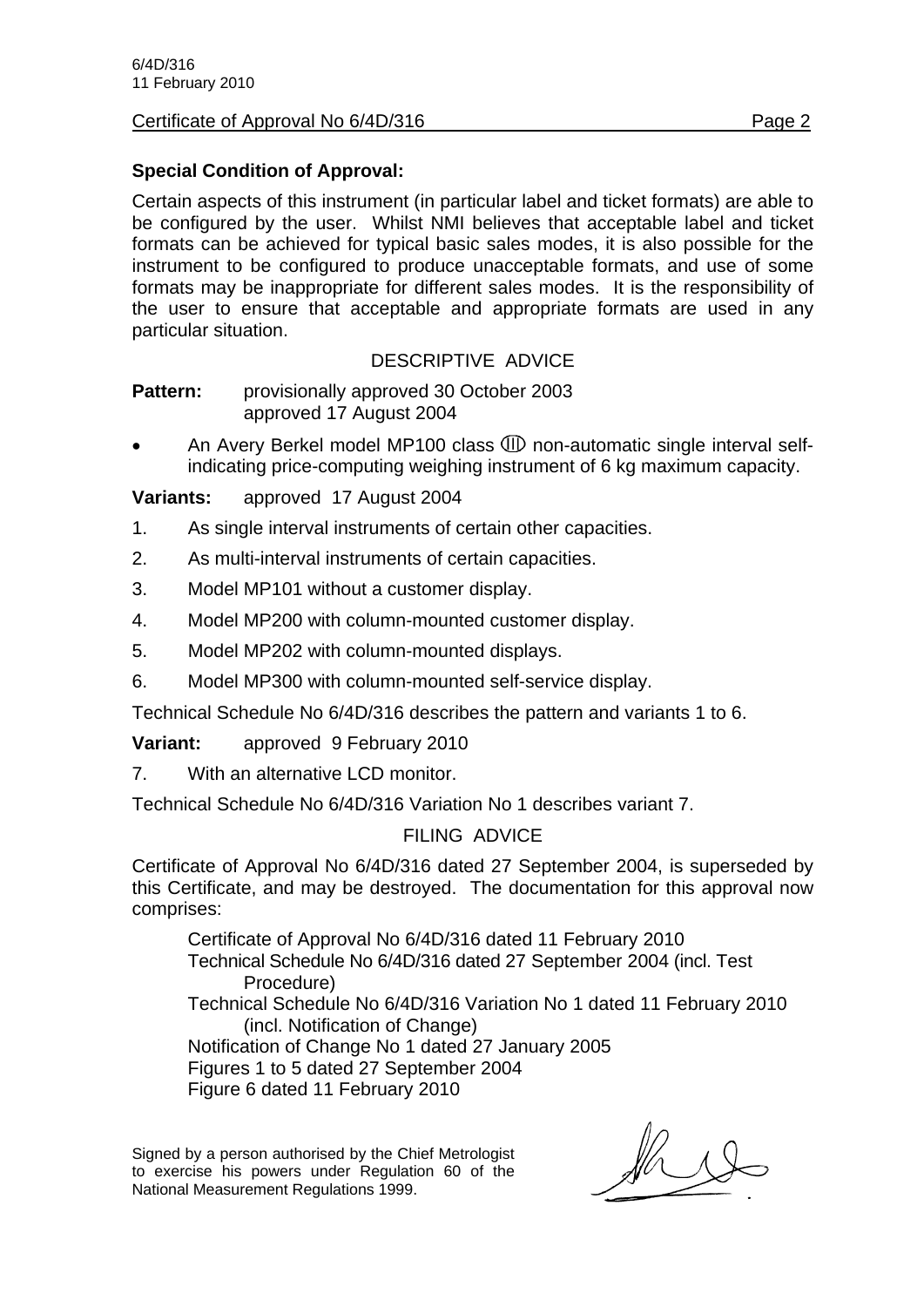# TECHNICAL SCHEDULE No 6/4D/316

Pattern: Avery Berkel Model MP100 Weighing Instrument

**Submittor:** Avery Berkel Ltd

Foundry Lane **Smethwick** West Midlands B66 2LP UK

# **1. Description of Pattern**

An Avery Berkel model MP100 self-indicating single interval price-computing weighing instrument (Figure 1) of 6 kg maximum capacity with a verification scale interval of 0.001 kg.

Instruments have unit price to \$9999.99/kg, price to \$9999.99, a price-look-up (PLU) facility, and may be fitted with output sockets (output interfacing capability) for the connection of auxiliary and/or peripheral devices.

Instruments have a touch screen PC-based display and an integral printer. Instruments can print tickets or labels.

# **1.1 Zero**

Zero is automatically corrected to within ±0.25e whenever power is applied and whenever the instrument comes to rest within 0.5e of zero.

The initial zero-setting device of the pattern has a nominal range of not more than 20% of the maximum capacity of the instrument.

The instrument has a semi-automatic zero-setting device with a nominal range of not more than 4% of the maximum capacity of the instrument.

The instrument has an automatic zero-setting device with a nominal range of not more than 4% of the maximum capacity of the instrument.

# **1.2 Tare**

A semi-automatic and/or non-automatic keyboard-entered pre-set subtractive tare device, each of up to  $3 \text{ kg}$  maximum capacity may be fitted.

Pre-set tare values may also be associated with PLU keys.

# **1.3 Display Check**

A display check is initiated whenever power is applied.

# **1.4 Levelling**

The instrument is provided with adjustable feet and adjacent to the level indicator is a notice advising that the instrument must be level when in use.

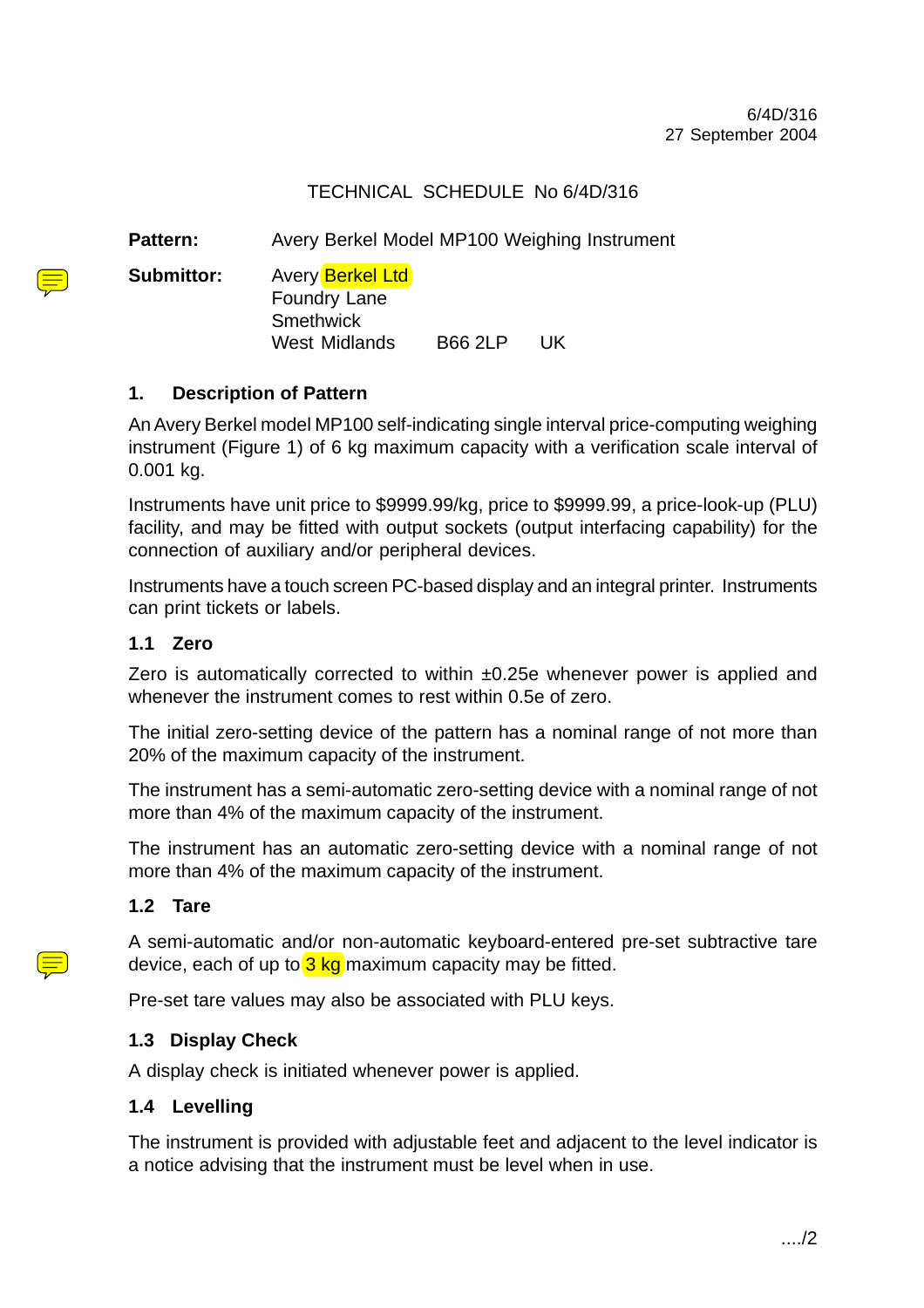#### Technical Schedule No 6/4D/316 Page 2

# **1.5 Networking**

A number of instruments may be connected in a network to share common PLU data, and to accumulate and retrieve management information.

In addition, the network may be interfaced with a computer for the collection of management data, or the downloading of PLU data.

Note: The weighing and price-computing functions of each weighing instrument in the network are independent, and the removal, repair or replacement of a particular weighing instrument does not necessitate reverification of any other weighing instrument in the network.

# **1.6 Verification/Certification Provision**

Provision is made for a verification/certification mark to be applied.

#### **1.7 Sealing Provision**

Provision is made for the calibration adjustments to be sealed by means of a destructible label placed over the calibration adjustment access hole located on the underside of the instrument (Figure 2).

#### **1.8 Markings**

Instruments carry the following markings:

| Manufacturer's mark, or name written in full | <b>Avery Berkel Ltd</b>  |
|----------------------------------------------|--------------------------|
| Indication of accuracy class                 | <b>JID</b>               |
| Maximum capacity                             | <i>Max </i> kg           |
| Minimum capacity                             | <i>Min</i> kg<br>$\star$ |
| Verification scale interval                  | $\star$<br>$e =$ kg      |
| Maximum subtractive tare                     | $T = -$ kg               |
| Serial number of the instrument              |                          |
| Pattern approval mark for the indicator      | <b>NSC 6/4D/316</b>      |
| Pattern approval mark for other components   |                          |

\* These markings are also shown near the display of the result if they are not already located there.

# **2. Description of Variants**

#### **2.1 Variant 1**

As single interval instruments of certain capacities as listed below:

- of 15 kg maximum capacity with a verification scale interval of 0.005 kg.  $The$ maximum tare capacity is 6 kg; and
- of 30 kg maximum capacity with a verification scale interval of 0.005 kg. The maximum tare capacity is 9.995 kg.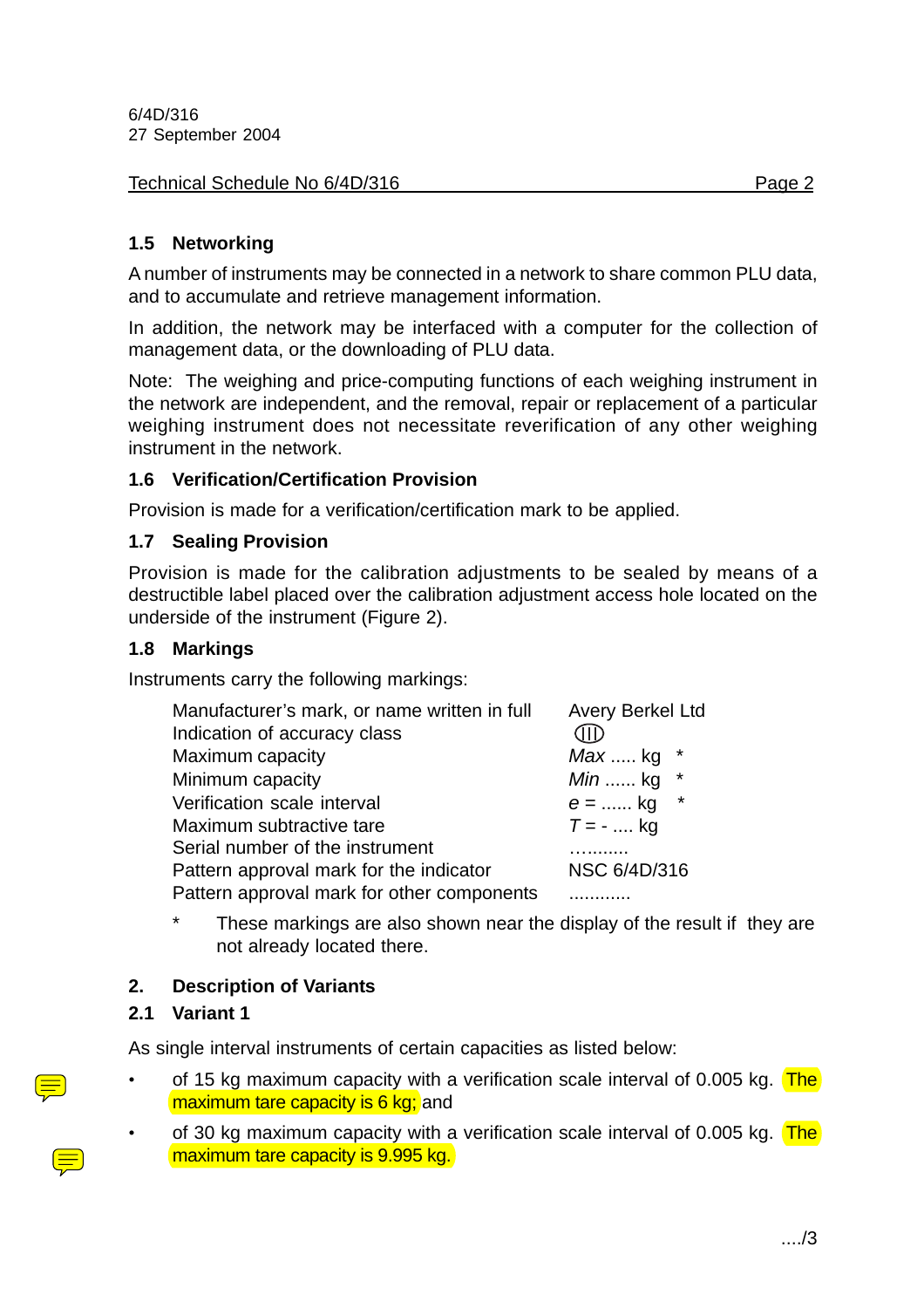# **2.2 Variant 2**

As multi-interval instruments of certain capacities as listed below:

- with a verification scale interval ( $e_1$ ) of 0.001 kg up to 3 kg and with a verification scale interval (e<sub>2</sub>) of 0.002 kg from 3 kg up to the maximum capacity of 6 kg. The maximum tare capacity is  $1 \text{ kg}$ ;
- with a verification scale interval (e<sub>1</sub>) of 0.002 kg up to 6 kg and with a verification scale interval (e<sub>2</sub>) of 0.005 kg from 6 kg up to the maximum capacity of 15 kg. The maximum tare capacity is  $2$  kg; and
- with a verification scale interval (e<sub>1</sub>) of 0.005 kg up to 15 kg and with a verification scale interval (e<sub>2</sub>) of 0.01 kg from 15 kg up to the maximum capacity of 30 kg. The maximum tare capacity is  $5$  kg.

Instruments are marked with the 'Maximum capacity' and with the 'Verification scale interval' for both interval ranges, in addition to the other data specified in clause **1.8 Markings**.

#### **2.3 Variant 3**

The model MP 101 which is similar to the MP 100 (the pattern) but which does not have a customers' display and is arranged as a self-service instrument.

In this self-service arrangement, stored tare values may be associated with product look up (PLU) keys. However the use of stored tare values associated with PLU keys shall be at the discretion of the applicable trade measurement authority, who may require various operational instructions and notes regarding the appropriate container for each product.

Other tare facilities and operator keys shall be disabled, other than the 'PRINT' key.

# **2.4 Variant 4**

The model MP200 which is similar to the MP100 but which has the customers' display mounted on a column (Figure 3).

# **2.5 Variant 5**

The model MP202 which is similar to the MP200 but which has both the customers' and vendors' displays mounted on a column, and which has provision for additional keyboard keys (Figure 4).

# **2.6 Variant 6**

The model MP300 which is similar to the MP 101 (variant 3) but which has the selfservice touch screen display mounted on a column (Figure 5).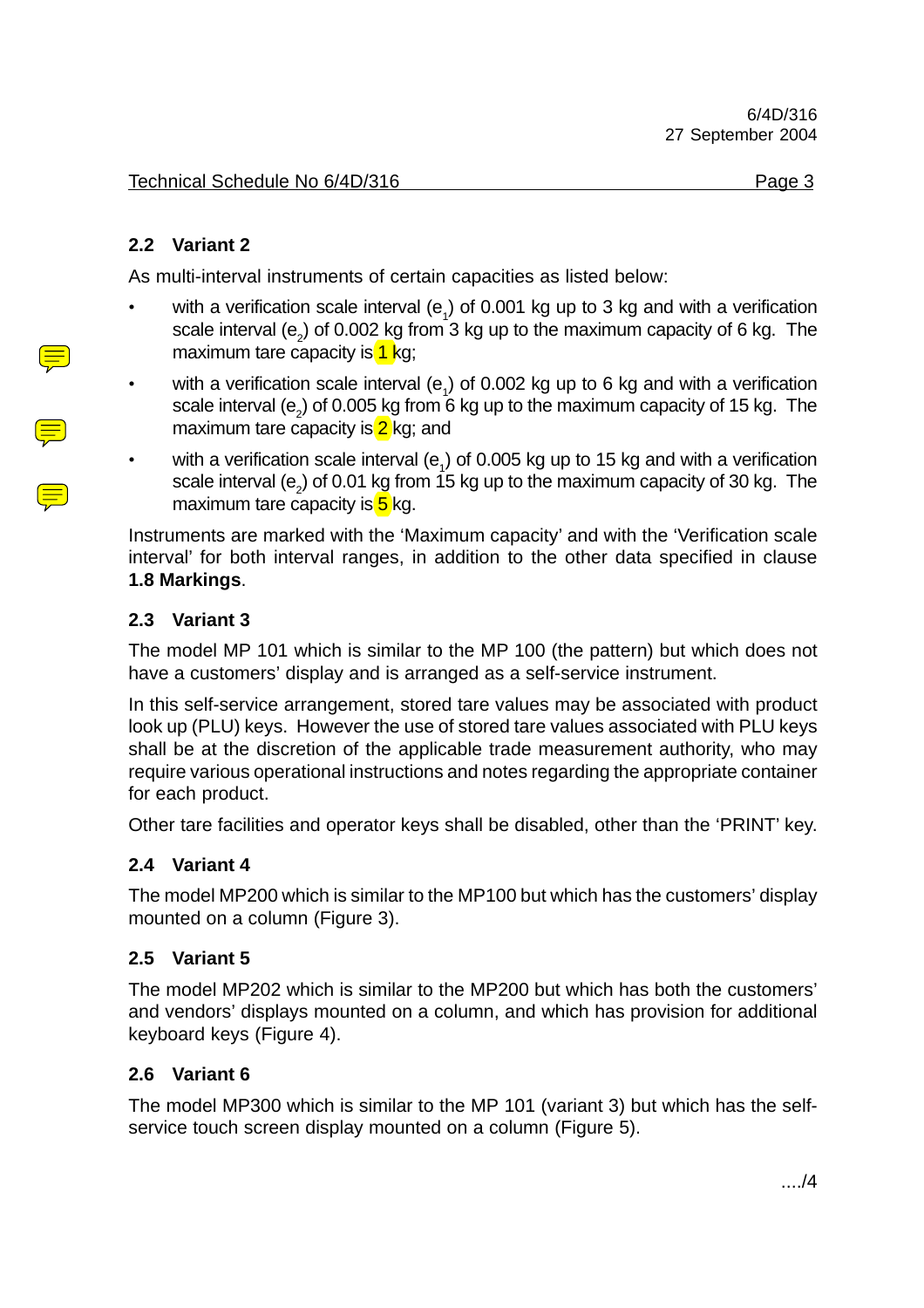Technical Schedule No 6/4D/316 Page 4

# TEST PROCEDURE

Instruments should be tested in accordance with any relevant tests specified in the Uniform Test Procedures.

Maximum Permissible Errors at Verification/Certification

The maximum permissible errors for increasing and decreasing loads on initial verification/certification for loads, *m*, expressed in verification scale intervals, *e*, are:

±0.5 *e* for loads 0 ≤ m ≤ 500; ±1.0 *e* for loads 500 < m ≤ 2 000; and ±1.5 *e* for loads 2 000 < m ≤ 10 000.

For multi-interval instruments with verification scale intervals of  $e_1, e_2 \ldots$ , apply  $e_1$  for zero adjustment, and for maximum permissible errors apply  $\bm{e}_{_{1}},$   $\bm{e}_{_{2}},$  …, as applicable for the load.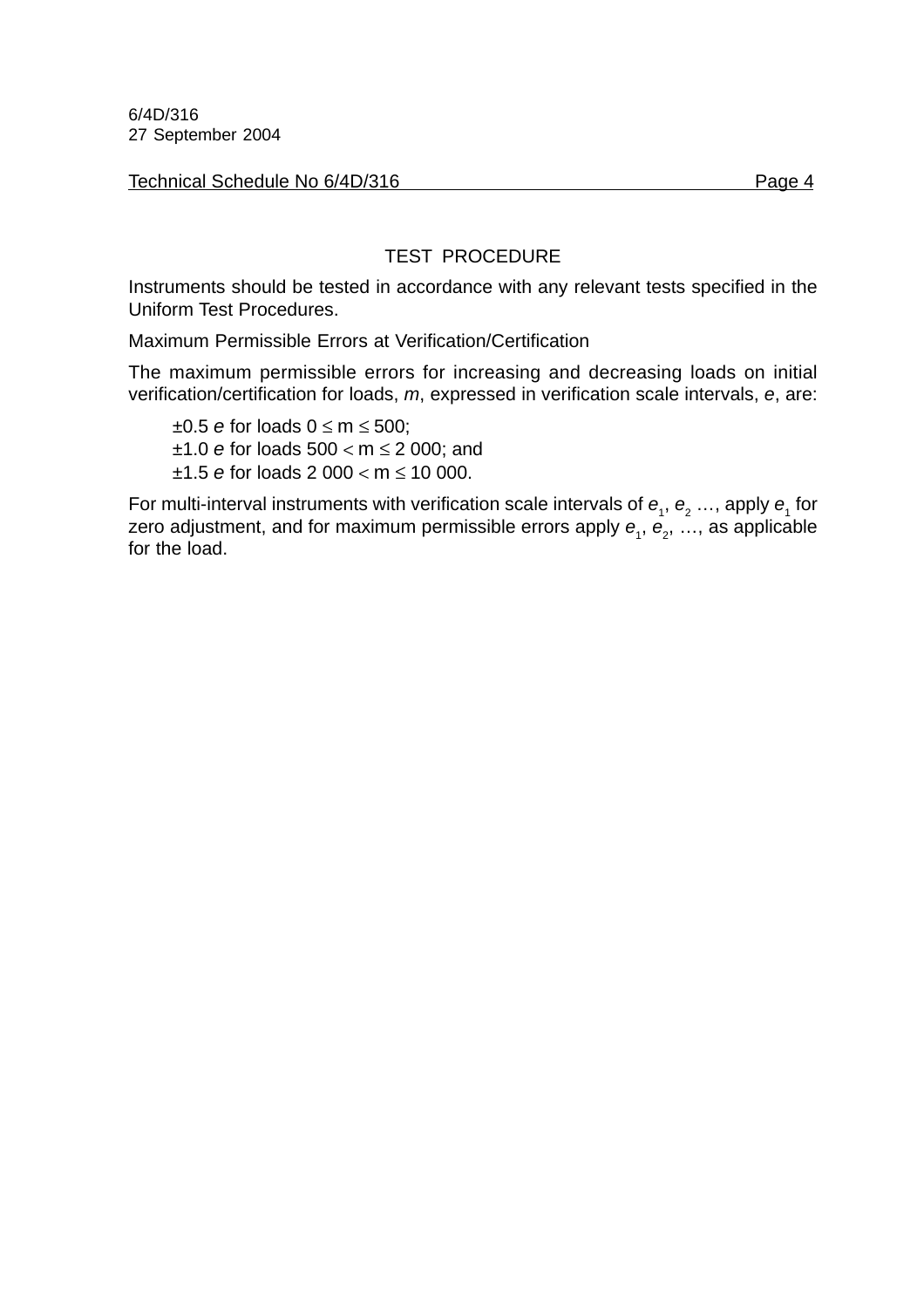#### TECHNICAL SCHEDULE No 6/4D/316

#### VARIATION No 1

Pattern: Avery Berkel Model MP100 Weighing Instrument

**Submittor:** Avery Berkel (a Division of ITW Limited) Foundry Lane **Smethwick** West Midlands B66 2LP UK

#### **1. Description of Variant 7**

The pattern or variants using an alternative liquid crystal display (LCD) monitor as the customer display; an example is shown in Figure 6. The presentation of information shall be as for the pattern and variants, however additional information (e.g. marketing information) may be provided.

The display may be located separately from the main instrument housing (i.e. need not be column-mounted), but shall be clearly visible to the customer and adjacent to the instrument platter (such that no confusion can arise regarding which instrument the display relates to).

Note: A similar LCD monitor may also be provided in addition to the customer display described elsewhere (i.e. as an auxiliary or peripheral device as described for the pattern).

#### NOTIFICATION OF CHANGE

In Technical Schedule No 6/4D/316 dated 27 September 2004, the reference to the name of the submittor should be amended to read:

#### "Avery **Berkel (a Division of ITW Limited**)"

NOTE: The date at which this approval becomes due for review has been amended following completion of a review.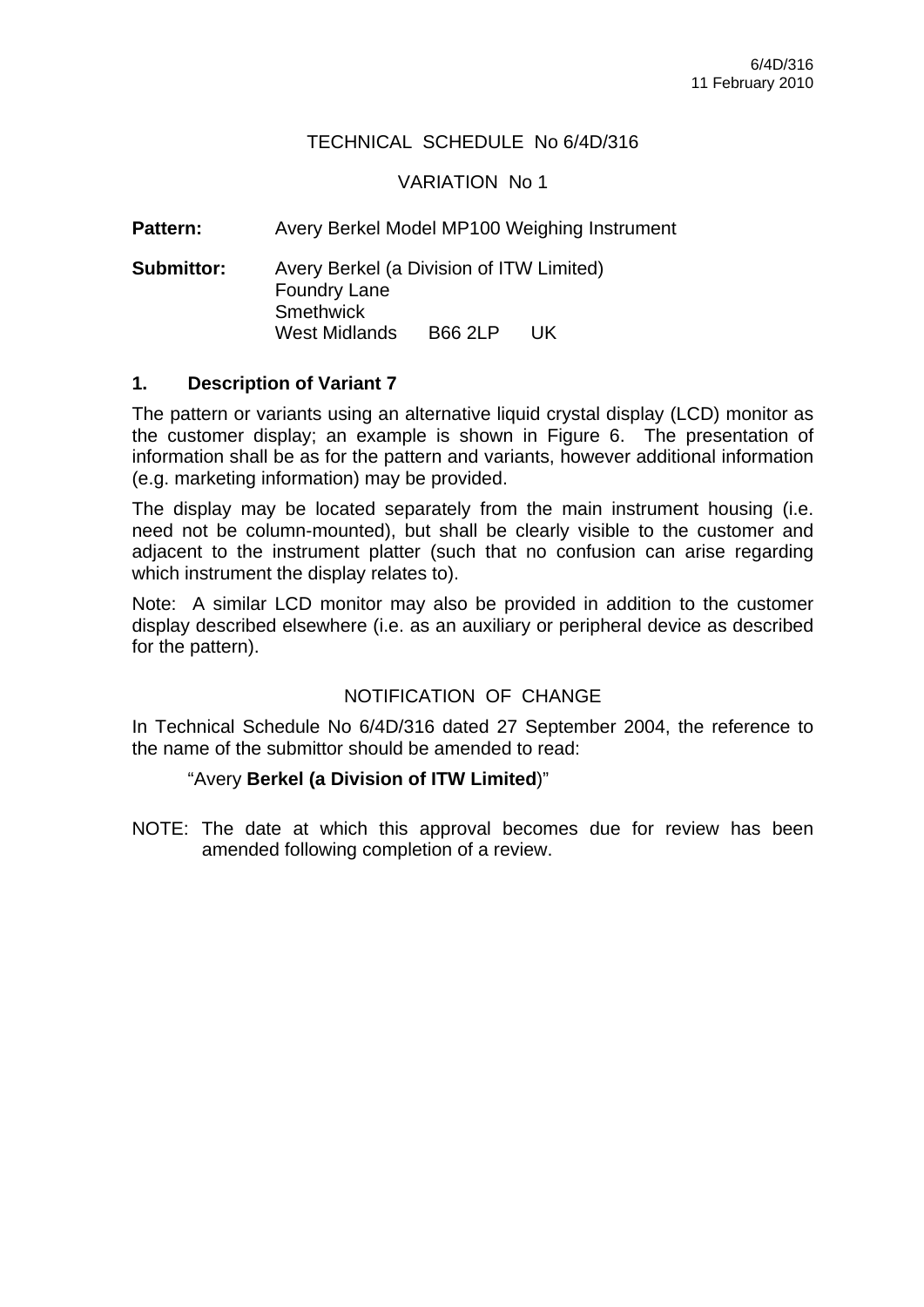6/4D/316 27 January 2005



**Australian Government** 

**National Measurement Institute** 

12 Lyonpark Road, North Ryde NSW 2113

# **Notification of Change Certificate of Approval No 6/4D/316 Change No 1**

Issued by the Chief Metrologist under Regulation 60 of the National Measurement Regulations 1999

The following changes are made to the approval documentation for the

Avery Berkel Model MP100 Weighing Instrument

| submitted by | Avery Weigh-Tronix                         |                      |                |     |
|--------------|--------------------------------------------|----------------------|----------------|-----|
|              | (formerly Avery Berkel Ltd<br>Foundry Lane |                      |                |     |
|              |                                            |                      |                |     |
|              |                                            | <b>West Midlands</b> | <b>B66 2LP</b> | UK. |

1. In Certificate of Approval No 6/4D/316 dated 27 September 2004 and its Technical Schedule, all references to the submittor should be amended to read:

"Avery Weigh-Tronix"

- 2. In Technical Schedule No 6/4D/316 dated 27 September 2004:
	- (i) Clause **1.2 Tare** should be amended by removing '**3 kg**';
	- (ii) Clause **2.1 Variant 1**, the two bullet points should be amended by deleting the sentences referring to the tare capacity; and
	- (iii) Clause **2.2 Variant 2**, the three bullet points should be amended by changing the tare capacities to read '**2.999 kg**', '**5.998 kg**', and '**14.995 kg**', respectively.

Signed by a person authorised by the Chief Metrologist to exercise his powers under Regulation 60 of the National Measurement Regulations 1999.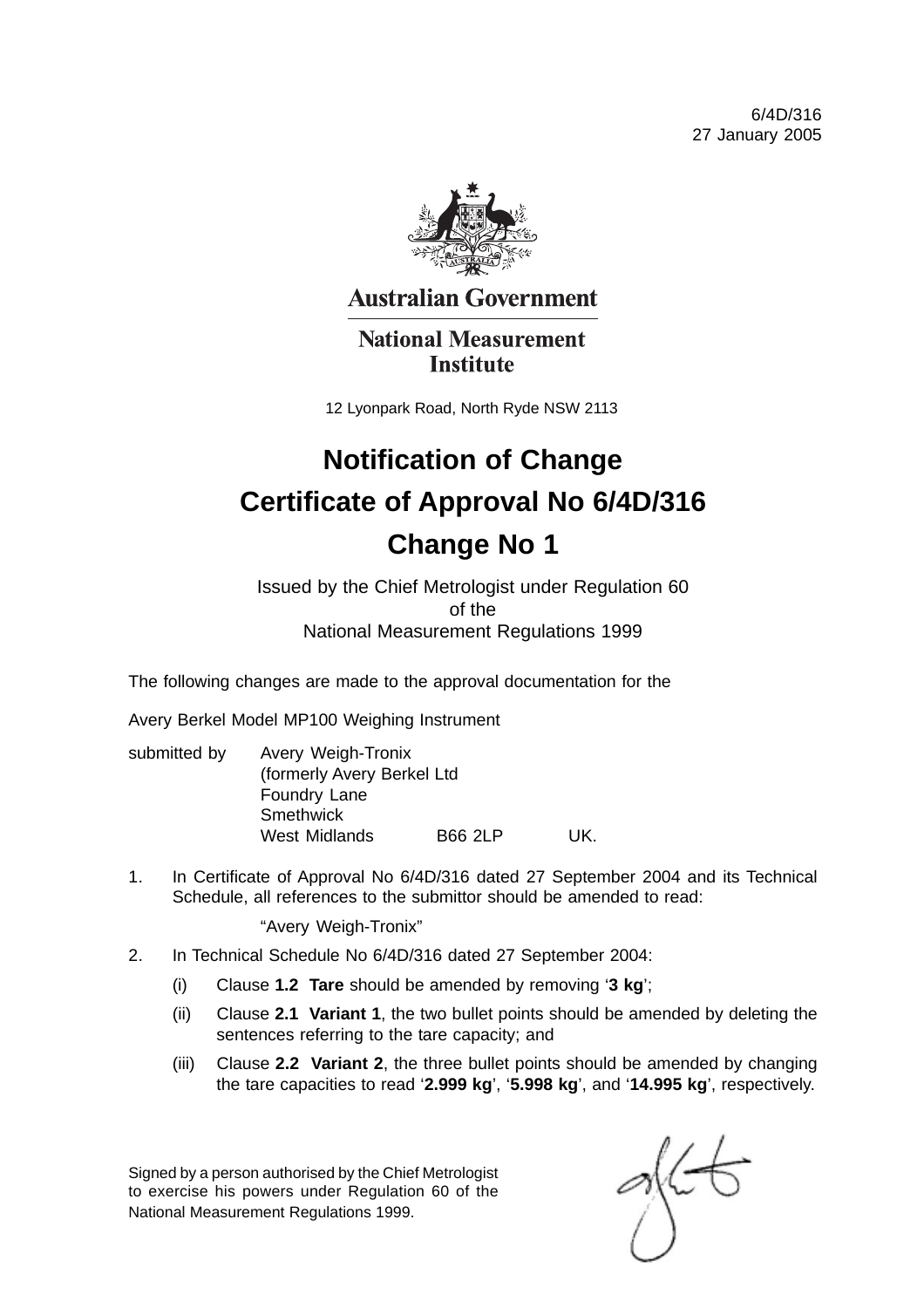# FIGURE 6/4D/316 – 1



Avery Berkel Model MP100 Weighing Instrument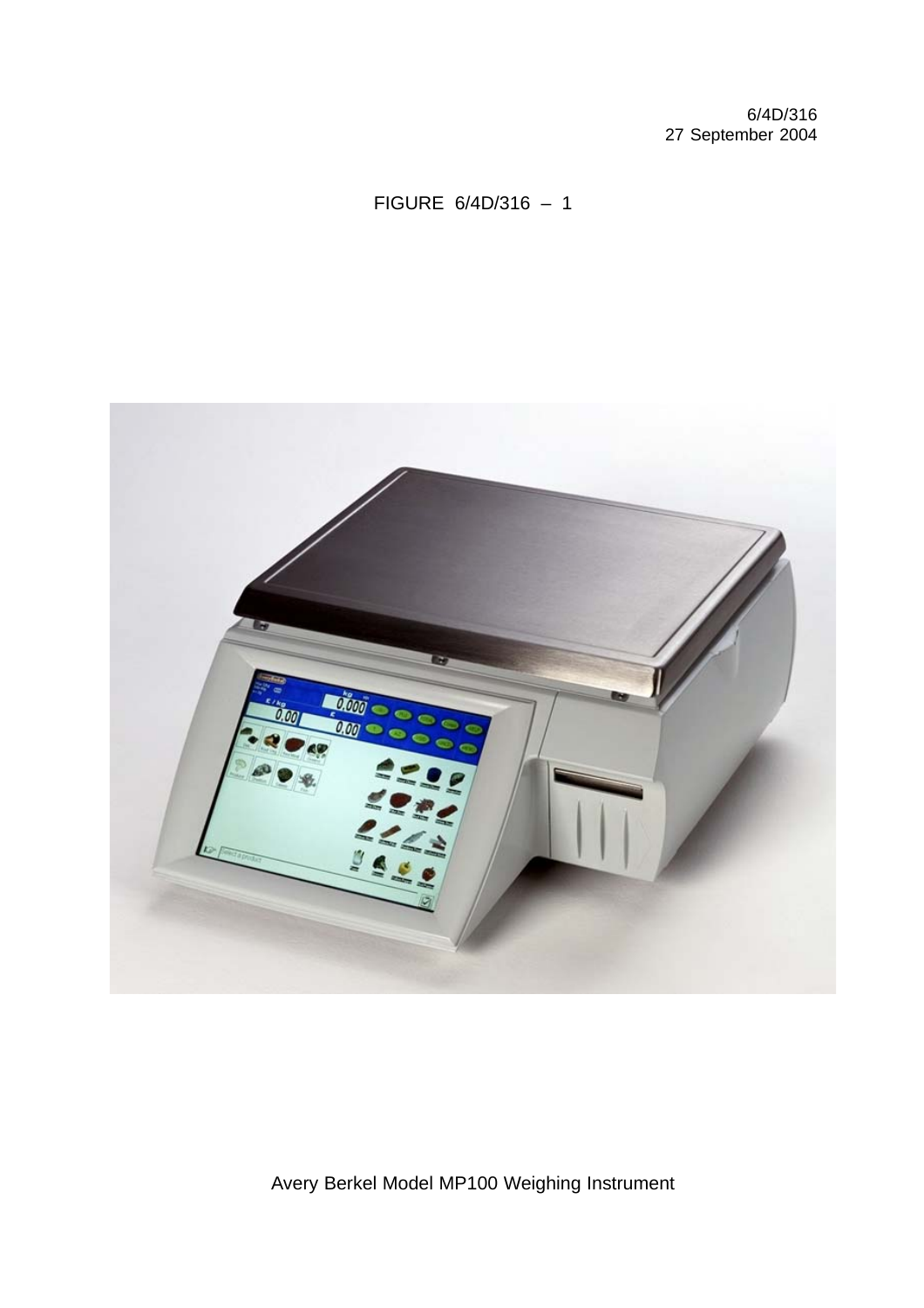FIGURE 6/4D/316 – 2



Typical Sealing Label

Typical Sealing (for the pattern and variants 1 to 6)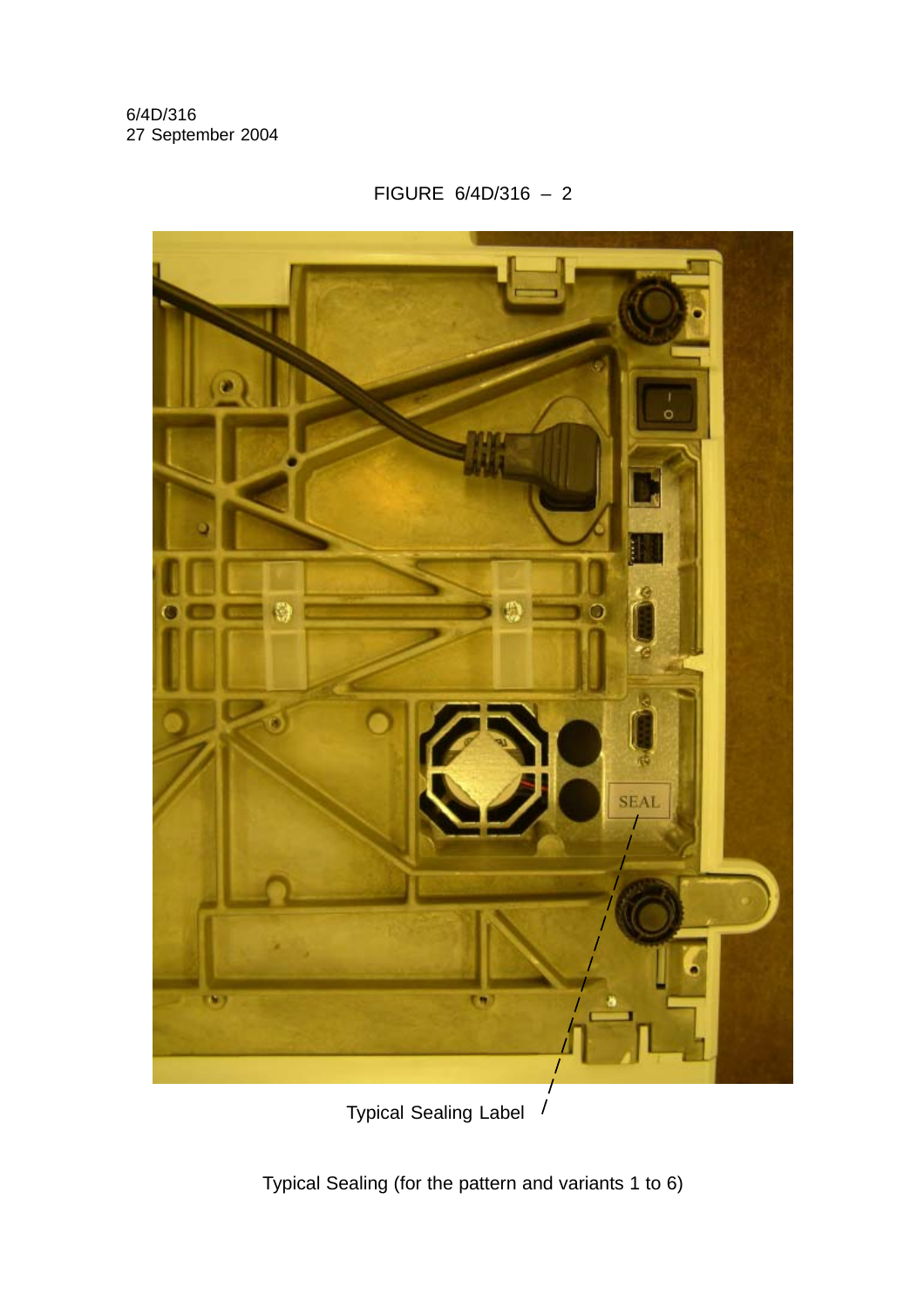

Avery Berkel Model MP200 Weighing Instrument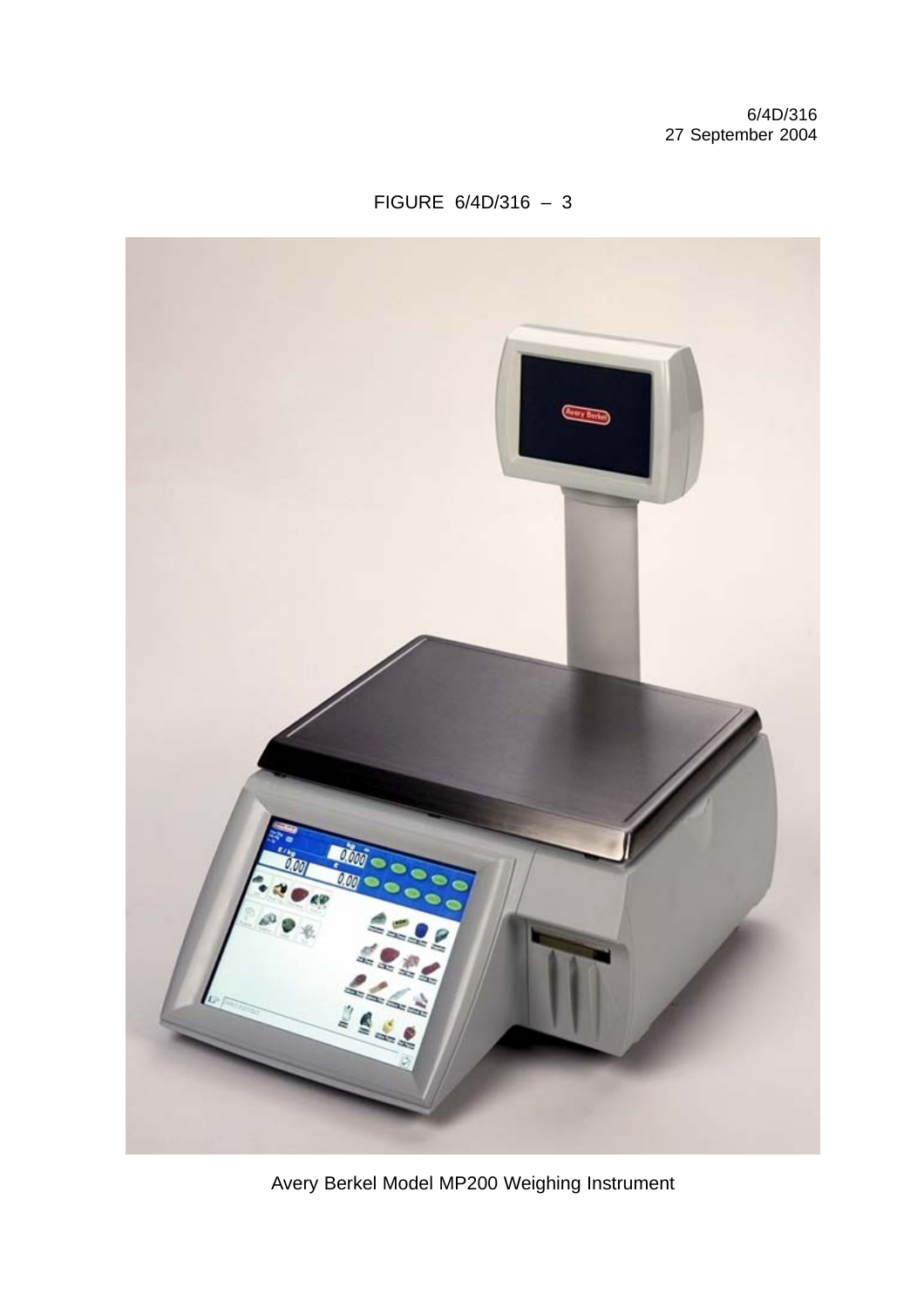

Avery Berkel Model MP202 Weighing Instrument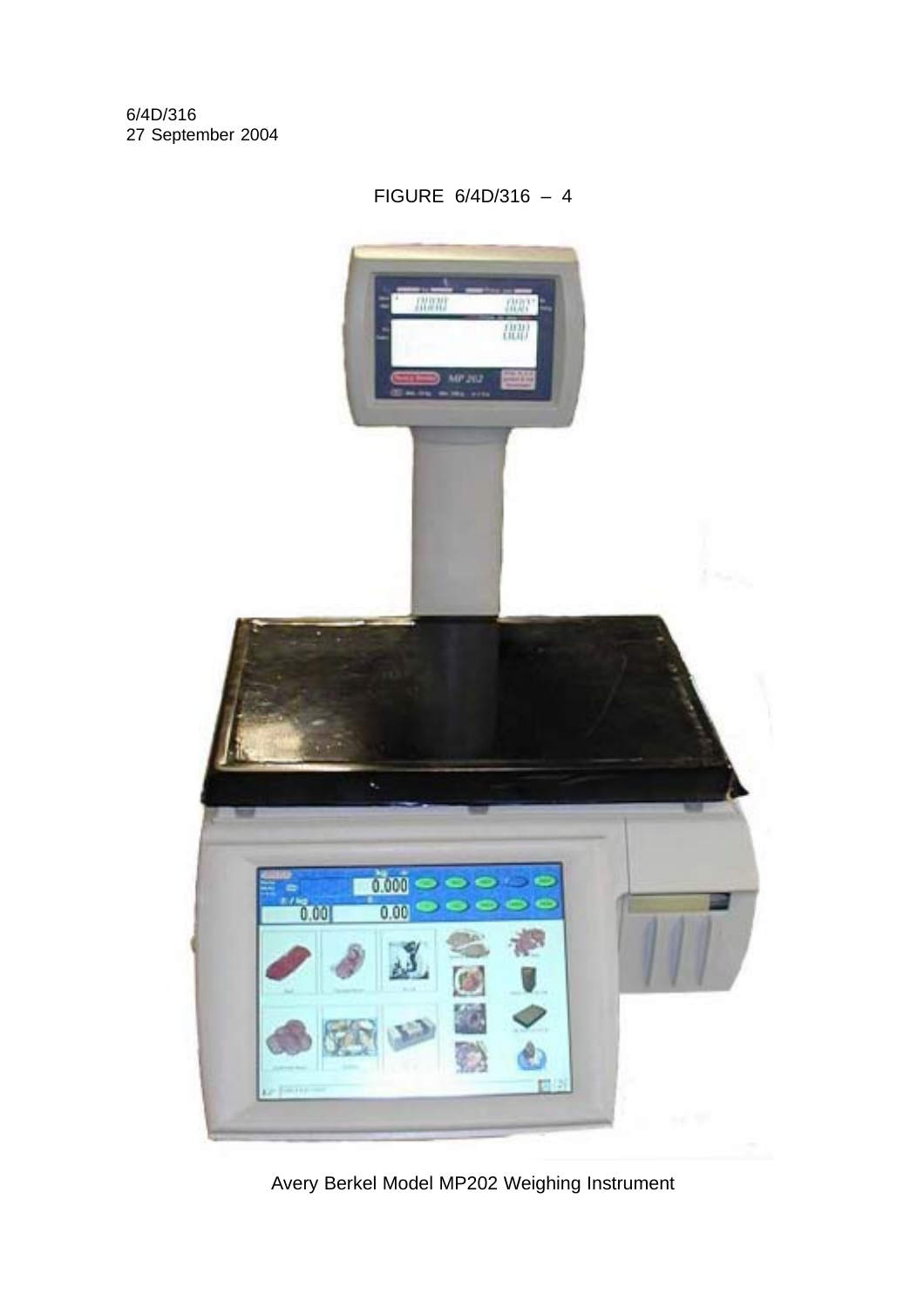

Avery Berkel Model MP300 Weighing Instrument